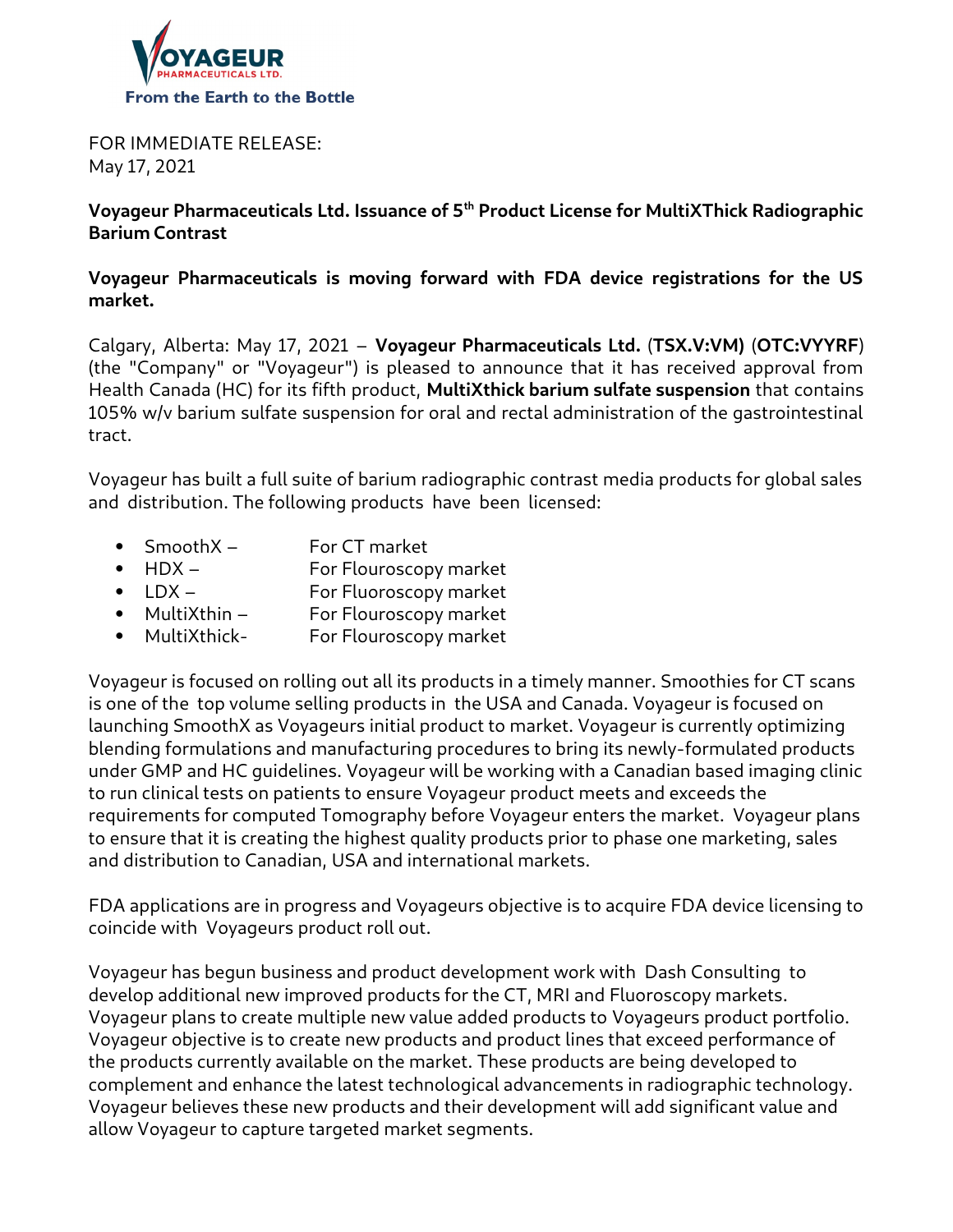

## **About Voyageur**

Voyageur Pharmaceuticals Ltd. is a Canadian public company listed on the TSX Venture Exchange under the trading symbol VM. Voyageur is focused on the development of barite and iodine, Active Pharmaceutical Ingredient (API) minerals. The near-term focus is developing barium and iodine radio-contrast pharmaceutical products. Voyageur's goal is to initially generate near term positive cash flow from operations using third party GMP pharmaceutical manufacturers in Canada and internationally. Ultimately, Voyageur has plans to build all the required infrastructure to become 100% self-sufficient with all manufacturing. Voyageur owns a 100% interest in three barium sulfate (barite) projects including two properties suitable in grade for the industrial barite marketplace, with interests in a potentially high-grade iodine, lithium & bromine brine project located in Utah, USA.

Voyageur is moving forward with its business plan of becoming the only fully-integrated company in the radiographic contrast medical field, by controlling all primary input costs under the motto of: **"From the Earth to the Bottle"**

For Further Media Information or to set up an interview, please contact: **Brent Willis** President & CEO E [brent@vpharma.ca](mailto:brent@vpharma.ca)

## **Ron Love**

**CFO** T 403.818.6086 E ronl@vpharma.ca www.voyageurpharmaceuticals.ca

## **Forward Looking Information**

This news release may contain certain forward-looking information and statements, including, without limitation, statements pertaining to commercial launch of its products, including timing for marketing, sales and distribution of MultiXthin and the Company's other barium radiographic contrast media products, the ability to obtain licenses in international jurisdictions, and to do so expeditiously based on existing HC approvals, the Company's ability to obtain necessary approvals from HC for additional barium radiographic contrast products, the closing of the second tranche of the Offering and the timing thereof, and obtaining the necessary approvals of the TSX Venture Exchange. All statements included herein, other than statements of historical fact, are forward-looking information and such information involves various risks and uncertainties. There can be no assurance that such information will prove to be accurate, and actual results and future events could differ materially from those anticipated in such information. A description of assumptions used to develop such forward-looking information and a description of risk factors that may cause actual results to differ materially from forward-looking information can be found in the Company's disclosure documents on